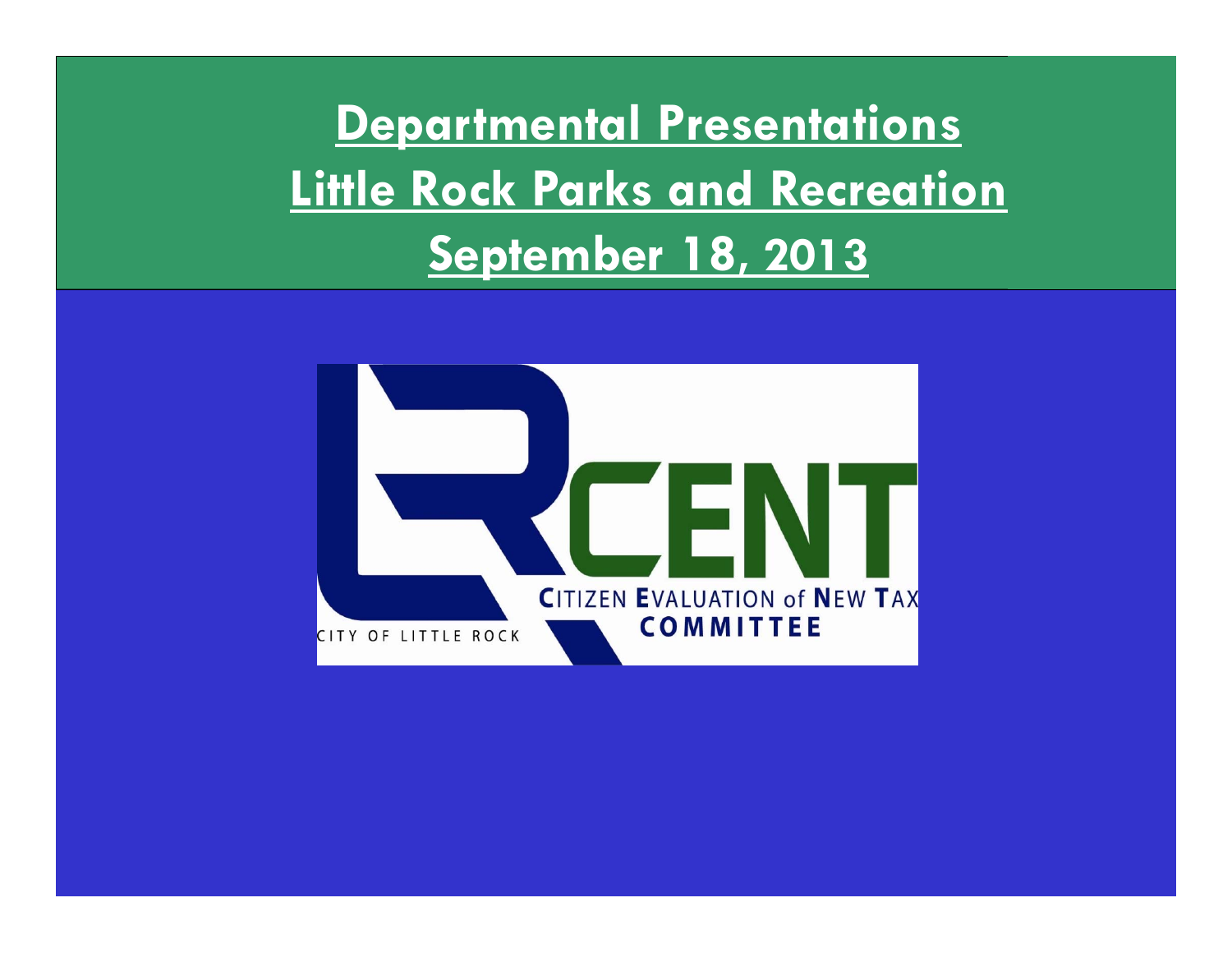

### **September 18, 2013**

#### •**The Centre at University Park: \$3,220,000**

- Funding sources from insurance and tax proceeds
- $\blacksquare$  Rebuilt center will have 15,000 square feet of similar spaces in previous structure.

#### •**UPDATE:**

■ Dedication set for Saturday, September 28, 2013, 11:00 a.m.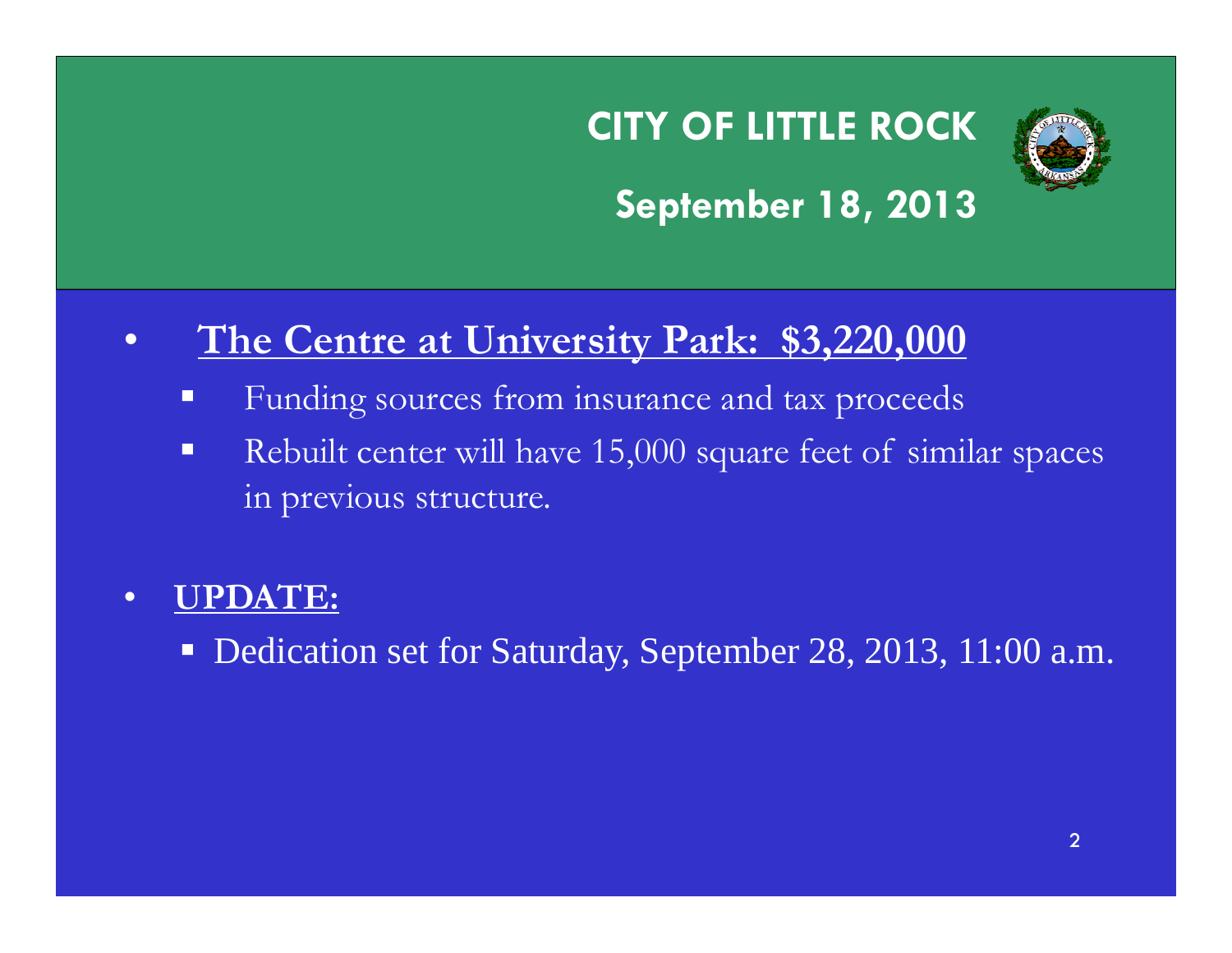

### **September 18, 2013**

#### $\bullet$ **Annual Park Upgrades: \$4.5 million over 10 years**

Funding upgrades for all parks facilities.

#### •**UPDATE:**

**Park improvements implemented as funds accumulate to** sufficient level.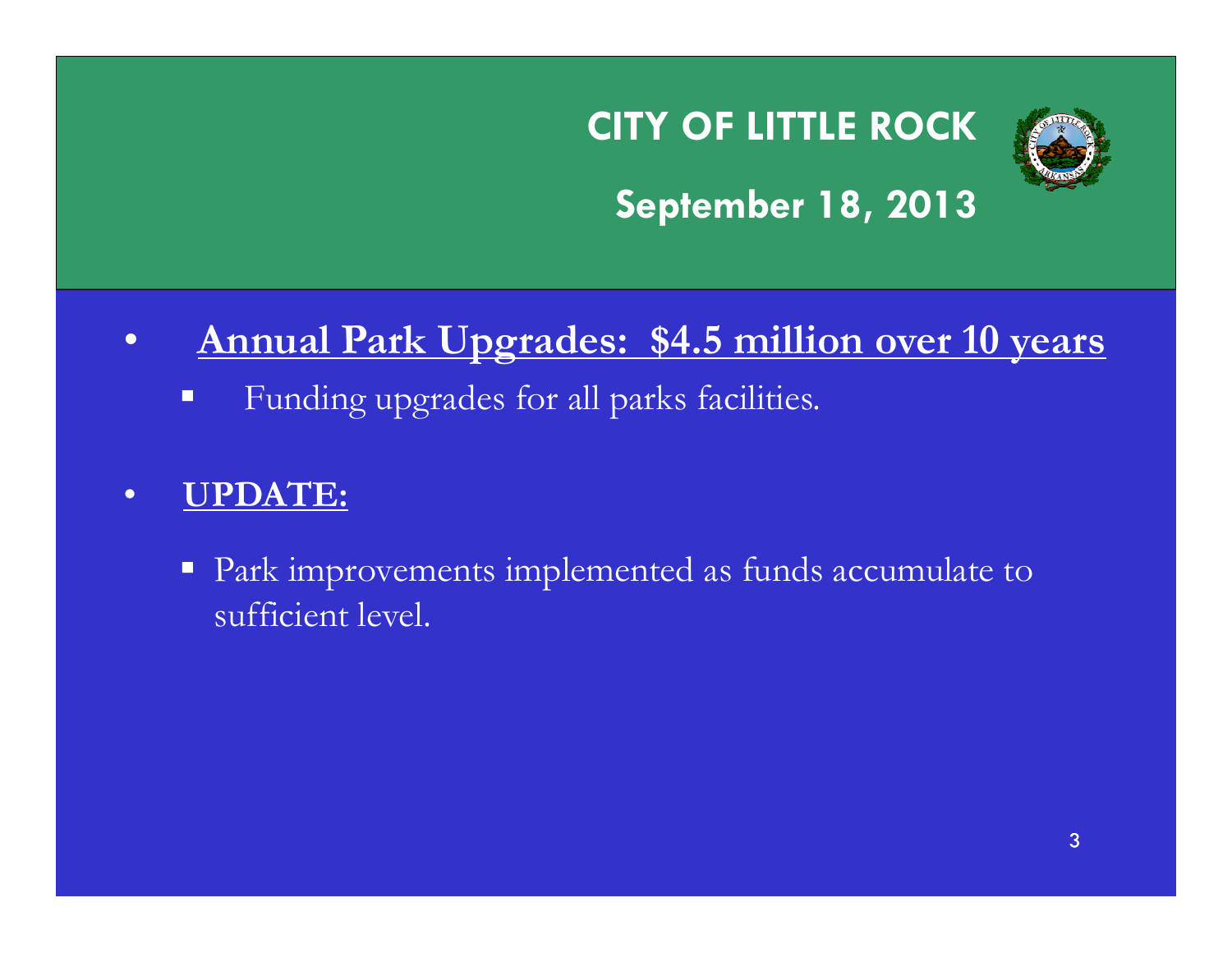

### **September 18, 2013**

#### $\bullet$  **West Central Community Center and Pool: \$6 million**

 $\blacksquare$  Community Center will have approximately 24,000 square feet and provide life style, leisure and educational choices for families. Also, an outdoor pool facility is planned.

#### •**UPDATE:**

- Architect has been selected. (Ron Woods Architecture)
- Construction Manager has been selected. (Flynco, Inc.)
- **Design process underway**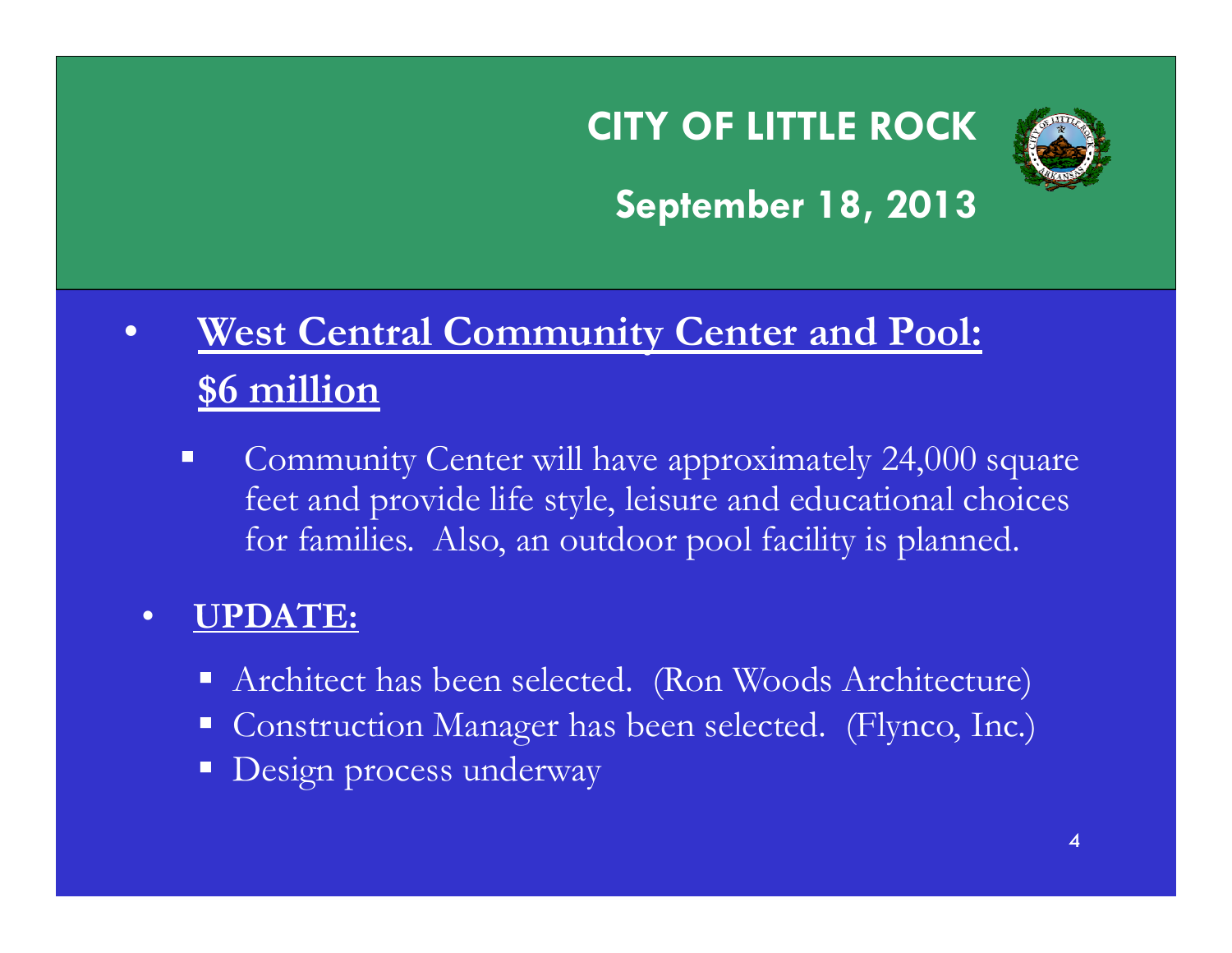

### **September 18, 2013**

#### $\bullet$ **War Memorial Park: \$500,000 over 10 years**

 **Continue to implement War Memorial Park Master Plan improvements:** 

Improve Coleman Creek, complete 1 mile trail loop, construct roundabout, upgrade entrance off of 12<sup>th</sup> Street, acquire additional lands

#### $\bullet$ **UPDATE:**

- Documents for Coleman Creek restoration ready for bid.
- Staff preparing site for improvements.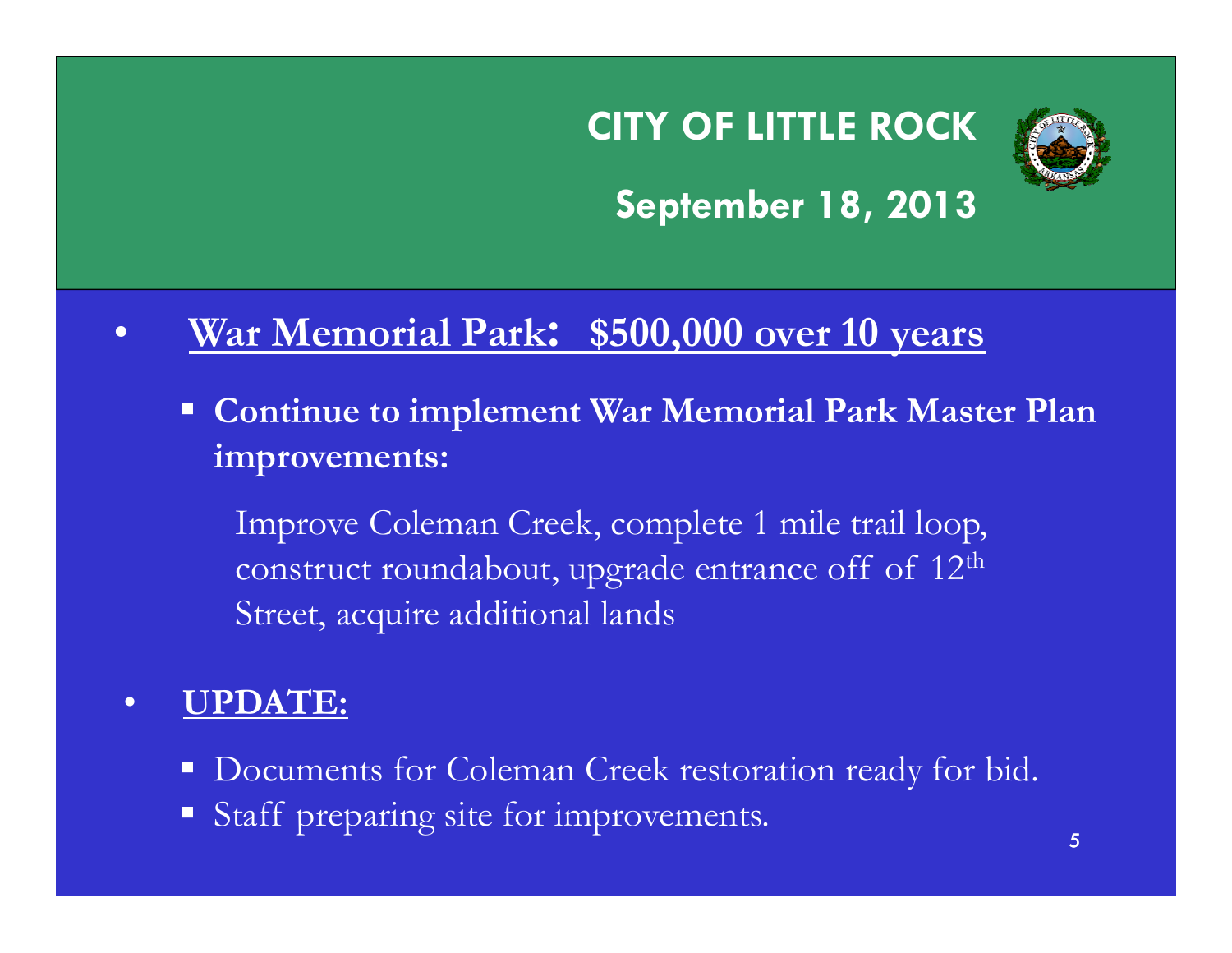

### **September 18, 2013**

### • **Natural Steps Ball Complex: \$500,000 over 10 years**

 $\Box$  Continue implementation of Master Plan which calls for nine new soccer fields supported with new restroom and concessions building, trails, pavilions, fishing piers and park amenities. Currently seeking a community partnership to assist in master plan development.

#### **UPDATE:**

- **Staff currently preparing documents for Phase I** implementation.
- **Currently seeking partnership for project and program** development.